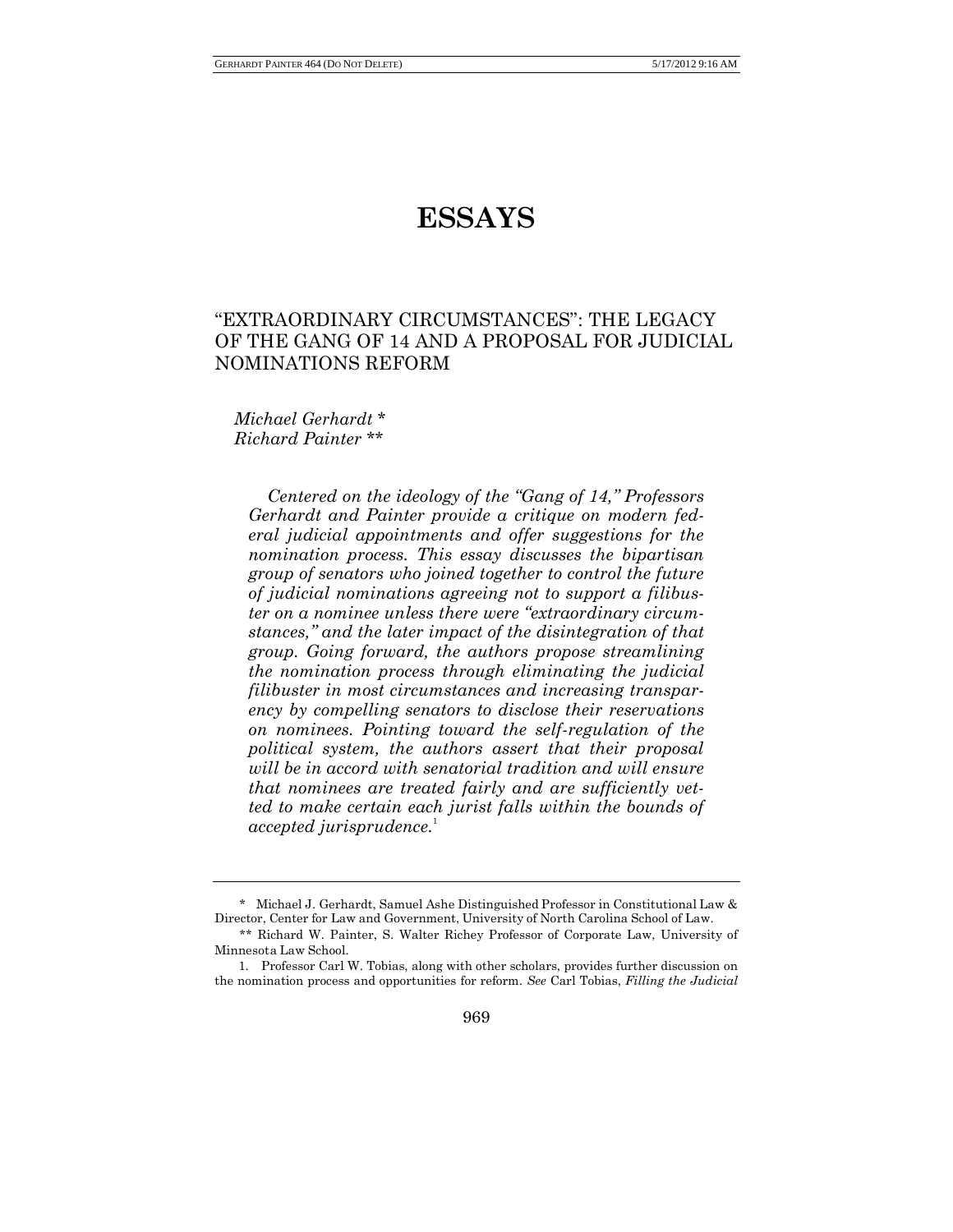On May 23, 2005, seven Republican and seven Democratic senators banded together to block a movement that would have changed the Senate forever. Because the Senate at that moment was almost evenly divided over a radical plan to revise the rules of the Senate to bar judicial filibusters without following the Senate's rules for making such a revision, the "Gang of 14," 2 as the senators became known, controlled the future of judicial filibusters. They each agreed not to support a filibuster of a judicial nomination unless there were "extraordinary circumstances." For the remainder of George W. Bush's presidency the agreement held and there were no filibusters of judicial nominations. But, in the past two and a half years, several developments have threatened the continued viability of the agreement of the Gang of 14: Five members of the Gang are no longer in the Senate;<sup>3</sup> Democrats took control of both the House and the Senate in 2006<sup>4</sup> and managed to maintain a majority of seats in the Senate, albeit by a thinner margin, in 2010; 5 and delays and obstruction of judicial nominations re-intensified after President Obama came into office. <sup>6</sup> Perhaps most importantly, the remaining Republican members of the Gang of 14 have each found "extraordinary circumstances" justifying their support of some judicial filibusters.<sup>7</sup>

*Vacancies in a Presidential Election Year*, 46 U. RICH. L. REV. 985 (2012); *Sunday Dialogue: Getting Judges Confirmed*, N.Y. TIMES (Mar. 3, 2012), http://www.nytimes.com/ 2012/03/04/opinion/sunday/sunday-dialogue-getting-judges-confirmed.html?\_r=1&pagewa nted=all.

<sup>2.</sup> The members of the Gang of 14 were Senators Robert Byrd (D-WV); Lincoln Chafee (R-RI); Susan Collins (R-ME); Mike DeWine (R-OH); Lindsey Graham (R-SC); Daniel Inouye (D-HI); Mary Landrieu (D-LA); Joseph Lieberman (D-CT); John McCain (R-AZ); Ben Nelson (D-NE); Mark Pryor (D-AR); Ken Salazar (D-CO); Olympia Snowe (R-ME); and John Warner (R-VA). *See* James Kuhnhenn & Steven Thomma, *Divisions Seen on Alito Among Key Senate Group*, PHILA. INQUIRER, Nov. 3, 2005, at A2.

<sup>3.</sup> Mike DeWine and Lincoln Chafee lost their reelection bids. *See* John M. Broder, *Democrats Topple G.O.P. Incumbents in Three Senate Contests*, N.Y. TIMES, Nov. 8, 2006, at P5. John Warner retired from the Senate. *See* Robin Toner, *Virginia Senator Will Retire in 2008*, N.Y. TIMES, Sept. 1, 2007, at A11. President Obama appointed Ken Salazar as Secretary of the Interior. *See* Jim Tankersley & Julie Cart, *Obama's Pick for Interior May Alter Western Terrain*, L.A. TIMES, Dec. 16, 2008, at A1. Robert Byrd died in office. *See* Adam Clymer, *Robert C. Byrd, 1917–2010: A Pillar of the Senate, A Champion for His State*, N.Y. TIMES, June 29, 2010, at A1.

<sup>4.</sup> *See* John M. Broder, *Democrats Take Senate*, N.Y. TIMES, Nov. 10, 2006, at A1.

<sup>5.</sup> *See* Richard Wolf, *GOP Picks Up Senate Seats, But Not Enough*, USA TODAY, Nov. 3, 2010, at A6.

<sup>6.</sup> *See* Michael Falcone, *Conservatives Plan Offensive on Obama's Judicial Nominees*, N.Y. TIMES BLOG (Nov. 14, 2008, 4:56 PM), http://thecaucas.blogs.nytimes.com/2008/11/ 14/conservatives-planoffensive-on-obamas-judicial-nominees/.

<sup>7.</sup> Humberto Sanchez, *Filibuster Tests Senate Agreements on Judicial Nominees*,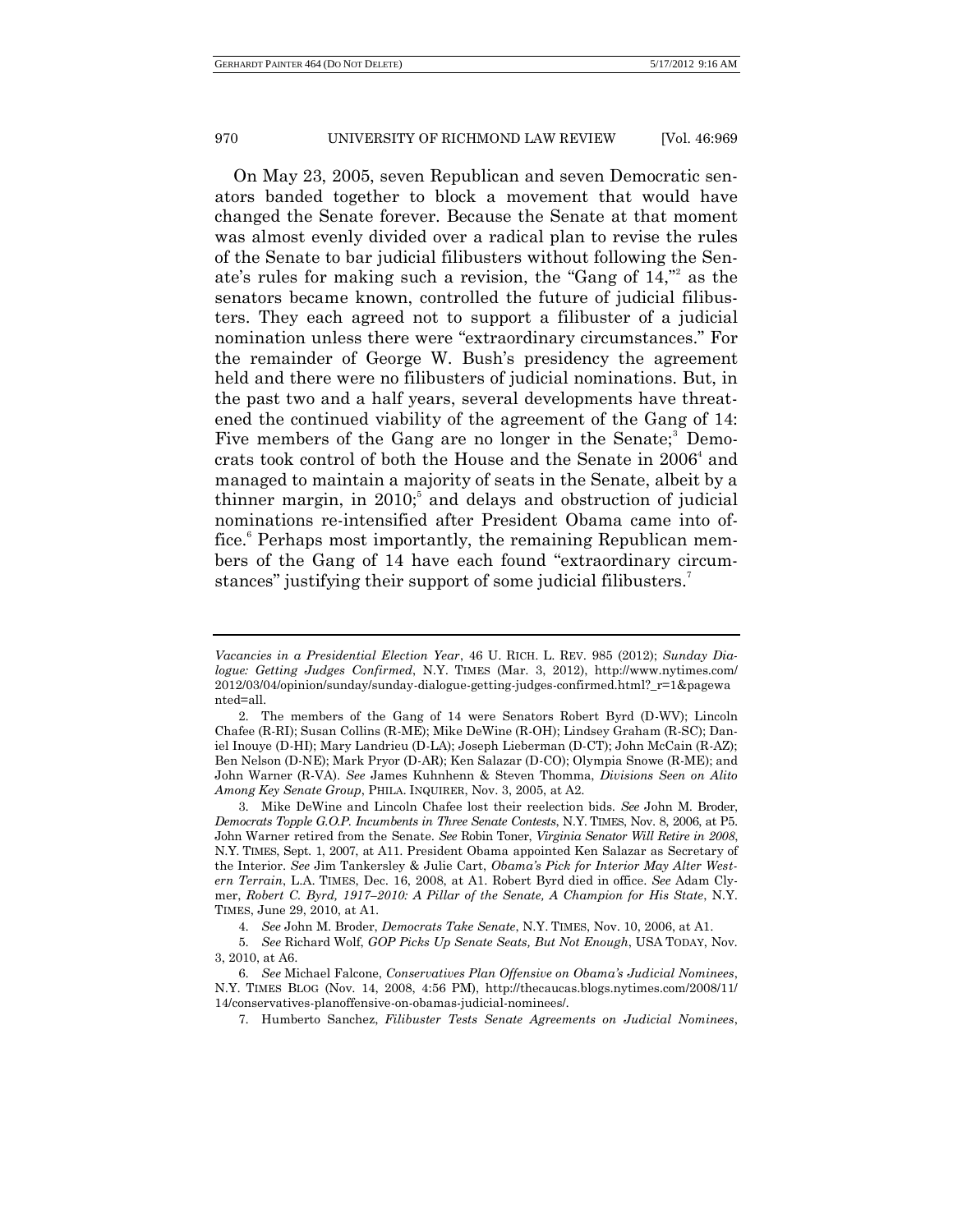Of these developments, the most confounding has been the uncertainty over the "extraordinary circumstances" that should justify judicial filibusters. At the time of their initial agreement, the Gang of 14 recognized that "each signatory must use his or her own discretion and judgment in determining whether [extraordinary] circumstances exist."<sup>8</sup> Shortly thereafter, the members discussed their understanding of the standard in the midst of the confirmation hearings on John Roberts's nomination to be Chief Justice of the United States. Echoing the sentiments of their colleagues, both Senators Mike DeWine (R-OH) and Joseph Lieberman (I-CT) declared that the standard was "We'll define it when we see it," while Senator Lindsey Graham (R-SC) said he believed that ideological attacks are not an "extraordinary circumstance." "To me, it would have to be a character problem, an ethics problem, some allegation about the qualifications of a person, not an ideological bent." <sup>10</sup> However, in President Obama's first two and a half years in office, his judicial nominations have been subjected to various delays and obstruction, including two successful filibusters upheld by each of the remaining Republican members of the Gang of 14.<sup>11</sup> Almost forty of the President's judicial nominations are still pending before the Senate, including nine to the federal courts of appeals, while eighty-three judicial vacancies remain, thirty-five of which are considered emergencies based upon, among other things, extremely high caseloads.<sup>12</sup>

We cannot square this state of affairs with what the Gang of 14 had originally wanted or with any credible, neutral standard of "extraordinary circumstances." The Gang of 14 had hoped that their bipartisan compromise would facilitate judicial appoint-

ROLL CALL (Dec. 7, 2011, 12:00 AM), http://www.rollcall.com/issues57\_701filibuster\_ tests\_senate\_agreement-210833-1.html.

<sup>8.</sup> 151 CONG. REC. 10931 (2005).

<sup>9.</sup> Sheryl Gay Stolberg, *Senators Who Averted Showdown Face New Test in Court Fight*, N.Y.TIMES (July 14, 2005), http://nytimes.com/2005/07/14/politics/14gang.html.

<sup>10.</sup> Charles Babington & Susan Schmidt, *Filibuster Deal Puts Democrats in a Bind*, WASH.POST, July 4, 2005, at A1.

<sup>11.</sup> *See* Felicia Sonmez, *Senate Republican Filibuster Blocks Obama D.C. Circuit Nominee Caitlin Halligan*, WASH. POST BLOG (Dec. 6, 2011, 2:35 PM), http://www.wash ingtonpost.com/blogs/2chambers/post/senate-republican-filibuster-blocks-obama-dc-circuitnominee-caitlin-halligan/2011/12/06/gIQAtp6n20\_blog.html (discussing Republican filibusters of court of appeals nominees Caitlin Halligan and Goodwin Liu).

<sup>12.</sup> *Judicial Emergencies*, U.S. COURTS, http://www.uscourts.gov/JudgesAndJudgeShi ps/JudicialVacancies/Judicial Emergencies.aspx (last updated Apr. 8, 2012); *Judicial Vacancies*, U.S. COURTS, http://www.uscourts.gov/JudgesAndJudgeships/JudicialVacanci es/aspx (last updated Apr. 17, 2012).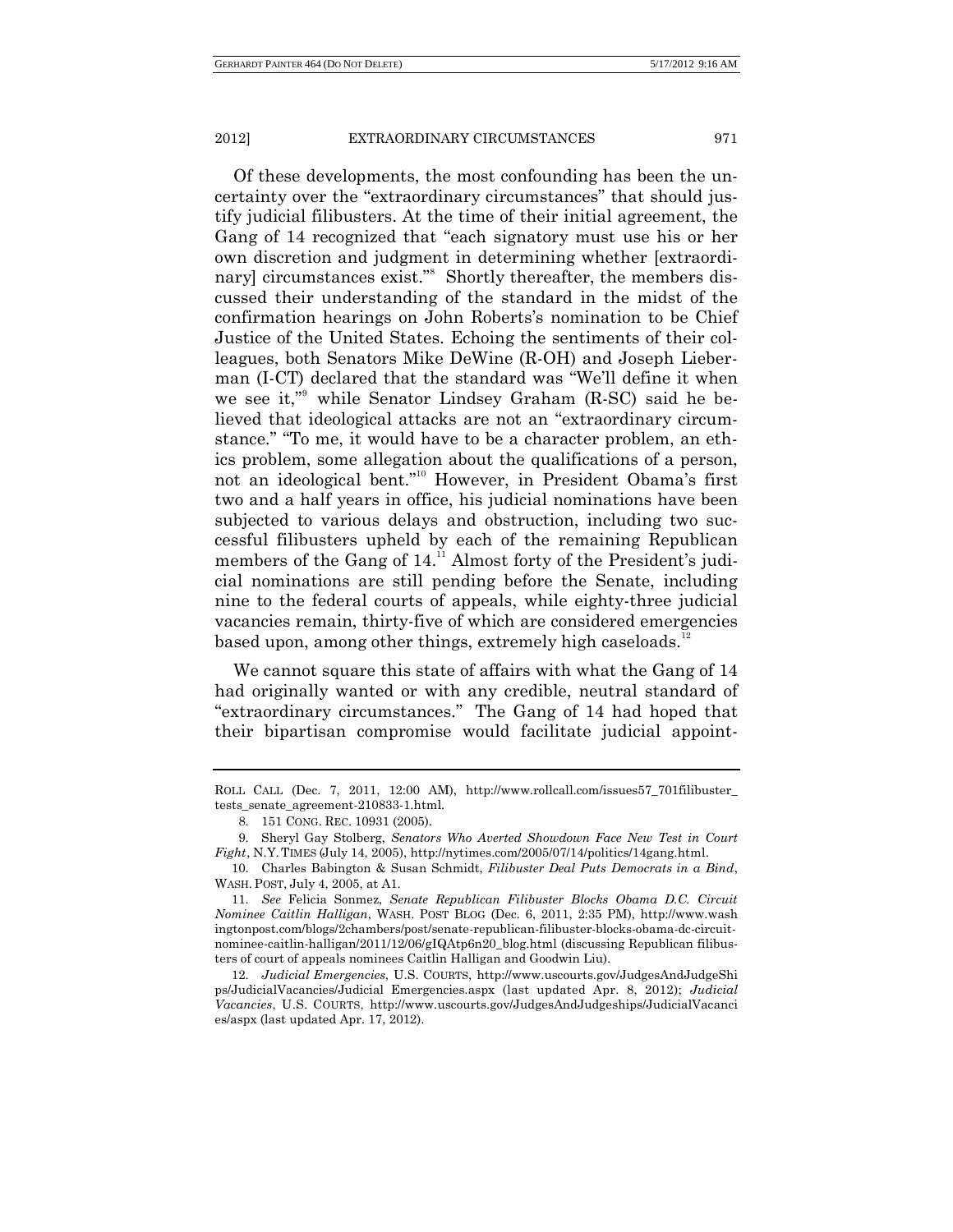ments and remove ideological differences as a ground of objection to a nomination as long as the nominee's views were within the mainstream of American jurisprudence and he or she had sound character and no serious ethical lapses. Instead, judicial filibusters, among other means of obstruction within the Senate, have been persistently directed at judicial nominees on the basis of speculation and distortion. These tactics have prevented the federal judiciary from operating at full strength and have made the process of judicial selection unpredictable for everyone concerned, including the White House, the Senate, and the nominees.

In this essay, we analyze how the standard of "extraordinary circumstances" should work in the Senate's consideration of judicial nominations. In the first part, we briefly examine the origins and consequences of the Gang of 14's agreement and the ensuing degradation of the judicial confirmation process. In Part II, we propose a standard that individual senators should consider following in assessing and voting on judicial nominations. In the final part, we show how the proposed understanding of "extraordinary circumstances" fits within the finest traditions of the Senate. While we understand the temptation to politicize judicial nominations can sometimes be strong, we hope that our proposed understanding of "extraordinary circumstances" is in the same spirit as the initial agreement of the Gang of 14 as well as the recent bipartisan agreement to abandon anonymous holds of nominations. <sup>13</sup> We believe the proposal gives senators a useful, principled, neutral framework for discharging their constitutional responsibility of Advice and Consent and for preventing any further damage to the federal judiciary and the Constitution.

### I. THE GANG OF 14 AND EXTRAORDINARY CIRCUMSTANCES

While a majority vote of the Senate is the only way for a judicial nomination to be confirmed, $^{14}$  there are many ways to defeat

<sup>13.</sup> *See* Paul Kane, *Senate Leaders Agree on Changes in Filibuster, Confirmation Process*, WASH.POST, Jan. 28, 2011, at A5.

<sup>14.</sup> ELIZABETH RYBICKI, CONG. RESEARCH SERV., RL31980, SENATE CONSIDERATION OF PRESIDENTIAL NOMINATIONS: COMMITTEE AND FLOOR PROCEDURE 10 (2011); *see also* U.S. SENATE COMMITTEE ON THE JUDICIARY, JUDICIARY NOMINATIONS AND CONFIRM-ATIONS, http://www.judiciary.senate.gov/nominations/judicial.cfm (last visited May 1, 2012).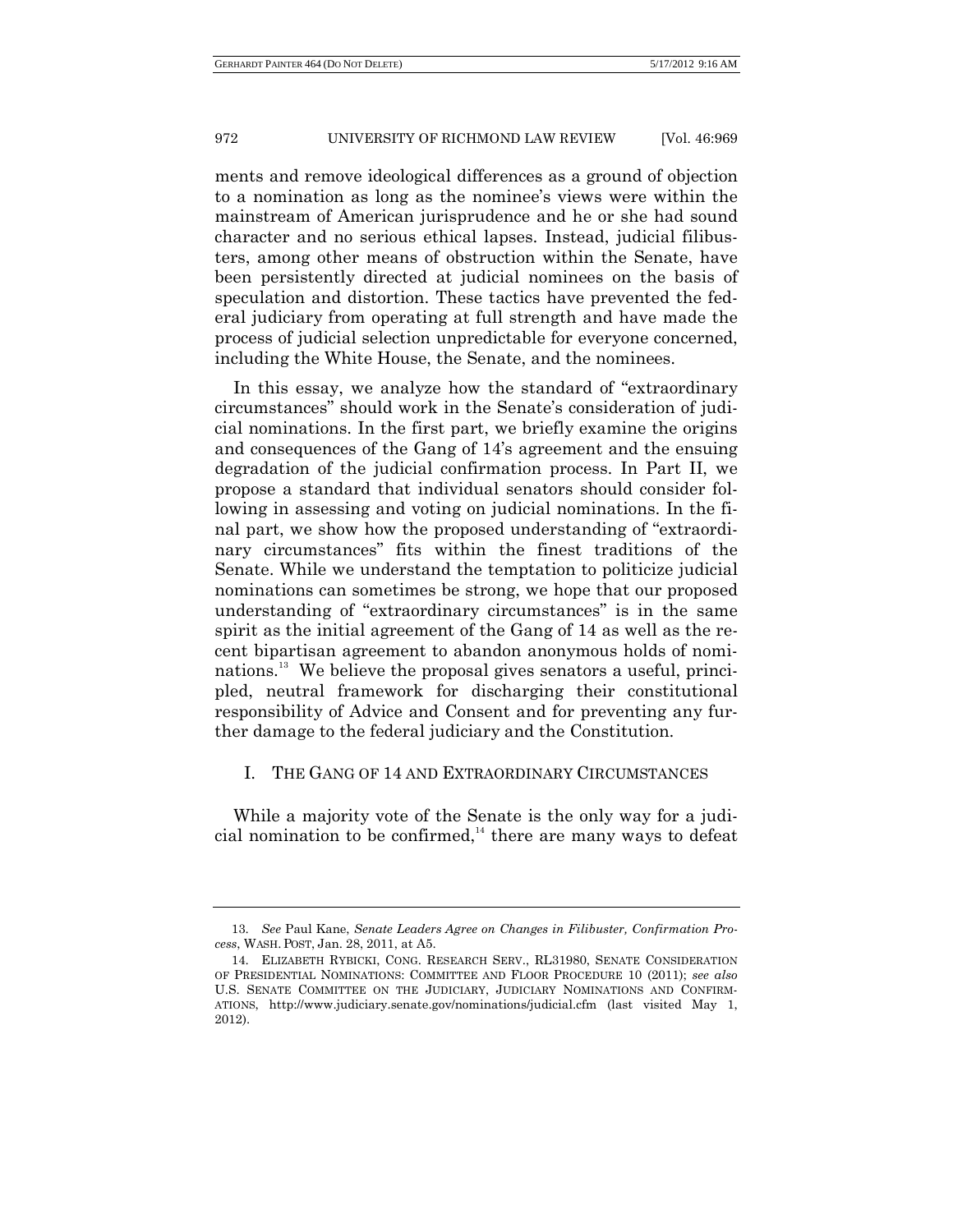one. First, the full Senate could vote to reject the nomination. In fact, the Senate has rejected more than one in five Supreme Court nominations, and the Senate has rejected many other judicial nominations.<sup>15</sup> The most recent instance in which the Senate rejected a lower court nomination was the 1999 rejection of President Clinton's nomination of Ronnie White to a U.S. District Court judgeship in Missouri.<sup>16</sup> Second, the full Senate could not take any action or table a nomination. For instance, the Senate tabled, or took no action and therefore effectively nullified, several Supreme Court nominations, including President Jackson's nomination of Roger Taney as an Associate Justice of the Supreme Court.<sup>17</sup> Third, the Senate Judiciary Committee could vote to reject a nomination or fail to take a final vote—or, for that matter, any other action, including holding a hearing—on a nomination. Indeed, this is what happened to two well-publicized nominations in the past: President George H. W. Bush's nomination of John Roberts to the U.S. Court of Appeals for the District of Columbia<sup>18</sup> and President Clinton's nomination of Elena Kagan to that same court.<sup>19</sup> Fourth, individual senators could exercise a temporary hold on a nomination either in committee or on the floor of the Senate. A hold might prove fatal to a nomination if it is done late in a legislative session or if various senators tag team or ask for a hold seriatim. For example, Senator Ron Johnson (R-WI) has recently exercised this prerogative to block two of President Obama's judicial nominations—Louis Butler to a U.S. District Court in Wisconsin and Victoria Nourse to the U.S. Court of Appeals for the Seventh Circuit.<sup>20</sup> Last but not least, senators might filibuster a judicial nomination. Filibusters have been the least employed but most controversial method of obstruction.<sup>21</sup>

17. HOGUE, *supra* note 15, at 3.

<sup>15.</sup> *See* HENRY B. HOGUE, CONG. RESEARCH SERV., RL31171, SUPREME COURT NOMINATIONS NOT CONFIRMED 1789–AUGUST 2010, at 5 (2010).

<sup>16.</sup> Charles Babington & Joan Biskupic, *Senate Rejects Judicial Nominee: Clinton Decries 'Disgraceful' Party Vote on Black Jurist*, WASH. POST, Oct. 6, 1999, at A1.

<sup>18.</sup> David G. Savage, *Bush's Judicial Nominees Go 28 for 80 in the Senate*, L.A. TIMES, Dec. 31, 2001, at 12.

<sup>19.</sup> *Senate's 'Hollow Charade' Returns With Kagan as the Star*, USA TODAY, June 28, 2010, at A17.

<sup>20.</sup> Bruce Vielmetti, *Posts Look Less Likely for 2 Judicial Nominees*, MILWAUKEE J. SENTINEL, May 26, 2011, at A7.

<sup>21.</sup> *See* Lyle Denniston, *High Court May Hinge on Filibuster Debate*, BOS. GLOBE, June 2, 2003, at A2.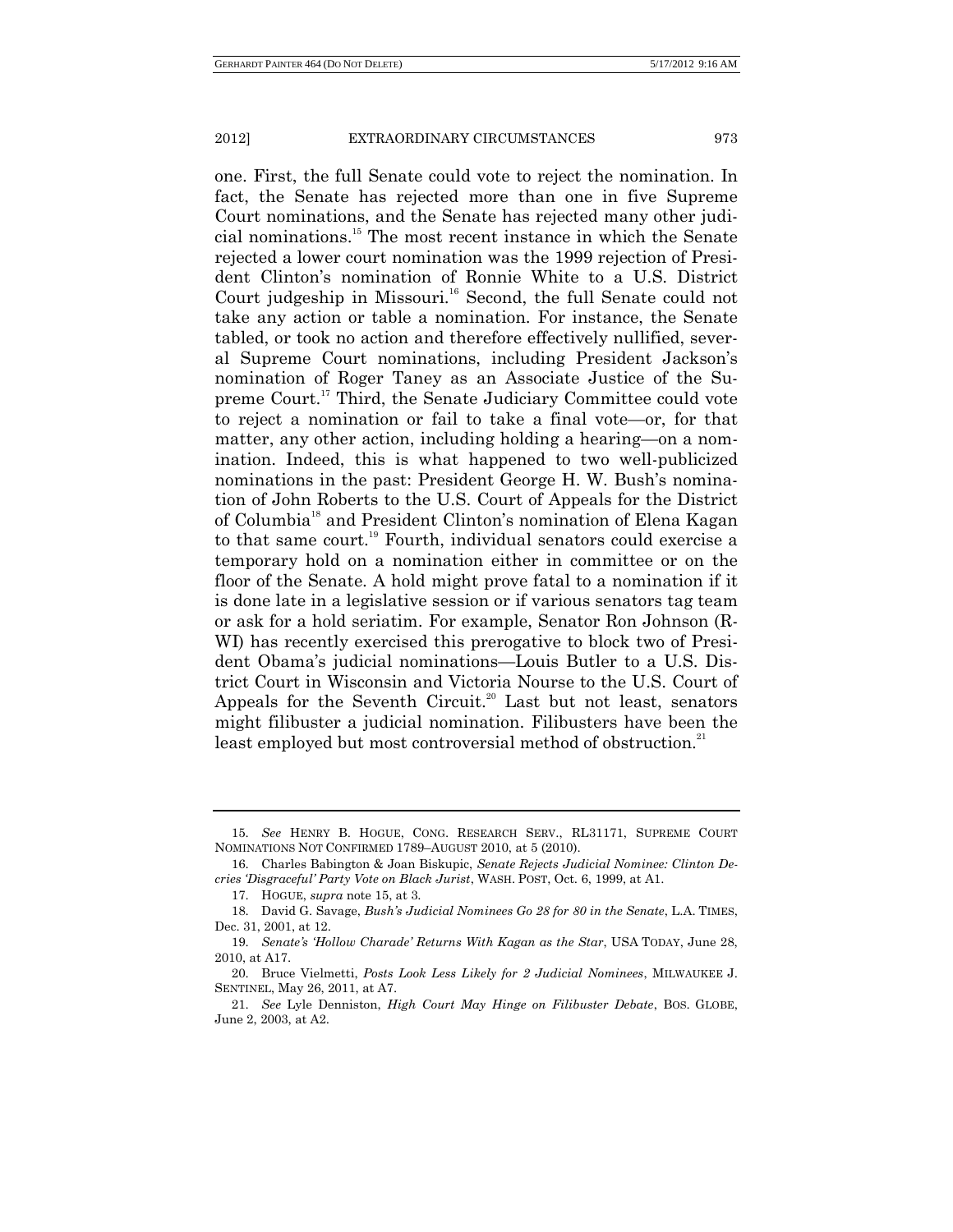The process of filibustering a judicial nomination—or any other matter—is relatively straightforward. The Senate Rules, in fact, provide for extended, protracted, and even endless debate over a disputed legislative matter. <sup>22</sup> In particular, Senate Rule XXII provides, in pertinent part, that a debate on the Senate floor may only be stopped voluntarily or if at least sixty senators vote for cloture, i.e., to end debate.<sup>23</sup> The rule does not specify which matters may be filibustered. $24$ 

While filibusters of judicial nominations have been relatively rare, they have not been unprecedented. Perhaps the best known is the filibuster that effectively killed President Lyndon Johnson's nomination of Abe Fortas to be Chief Justice of the United States.<sup>25</sup> More recently, Democrats in the Senate filibustered and therefore blocked cloture on—almost a dozen of President George W. Bush's federal courts of appeals nominations.<sup>26</sup>

Frustration over the inability to end the filibusters of Bush nominees, particularly the filibuster of the nomination of Miguel Estrada to the U.S. Court of Appeals for the District of Columbia, prompted the Senate Majority Leader at the time, Bill Frist (R-TN), to seriously consider deploying the so-called "nuclear option" to end such filibusters.<sup>27</sup> The proponents of the "nuclear option" (or, as they called it, the "constitutional option") maintained that filibustering judicial nominations was based on a misreading of Senate Rule XXII.<sup>28</sup> They believed that this rule was never designed to allow for the filibustering of a judicial nomination and that the appropriate method for curbing such abuse was to get a formal Senate ruling on its propriety. To do this, they devised the following plan.

<sup>22.</sup> *See generally* S. COMM. ON RULES & ADMINISTRATION, 112TH CONG., RULES OF THE SENATE R. XXII (2011).

<sup>23.</sup> *Id.* at R. XXII(2).

<sup>24.</sup> *See id*.

<sup>25.</sup> Charles Babington, *Filibuster Precedent? Democrats Point to '68 and Fortas*, WASH. POST, Mar. 18, 2005, at A3.

<sup>26.</sup> *See* Byron York, *Eye-for-an-Eye Filibuster Stops Democratic Nominee*, WASH. EXAMINER (May 19, 2011), http://www.washingtonexaminer.com/parities/2011/05/eye-eyefilibuster-stops-democratic-nominee/114206.

<sup>27.</sup> Mark Leibovich, *In the Senate, the Escalation of Rhetoric*, WASH. POST, May 17, 2005, at C1.

<sup>28.</sup> *See generally* Martin B. Gold & Dimple Gupta, *The Constitutional Option to Change Senate Rules and Procedures: A Majoritarian Means to Overcome the Filibuster*, 28 HARV. J.L. & PUB. POL'Y 205 (2004) (providing a detailed explanation and defense of the plan).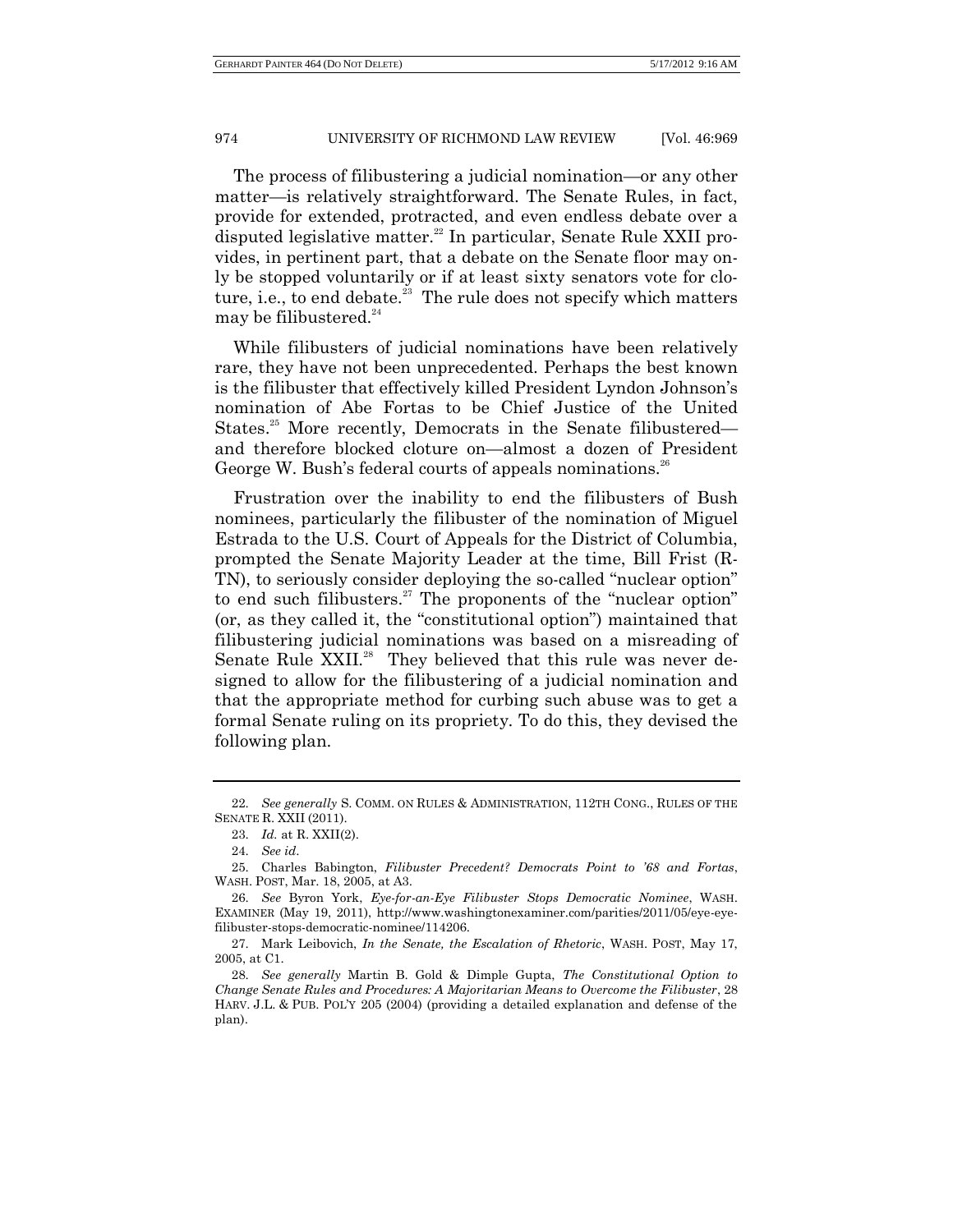First, after an unsuccessful effort to vote cloture on a judicial nomination, the Senate Majority Leader would ask the Parliamentarian of the Senate to rule on whether filibustering a judicial nomination was consistent with a proper reading of Rule XXII. Second, if anyone disagreed with the Parliamentarian's determination that such filibusters were inconsistent with the Senate rules, it could be appealed to the Presiding Officer of the Senate, the Vice President of the United States.

Third, the Vice President at the time, Dick Cheney, was expected to uphold interpreting Rule XXII to not allow a filibuster of a judicial nomination.<sup>29</sup> The Vice President's ruling could in turn be appealed to the full Senate, which could affirm or overrule it by a majority vote. Since Republicans held a majority of the seats in the Senate in 2005, the expectation was that, as long as the vote followed party lines, Republicans would affirm the ruling of the Vice President.<sup>30</sup> The plan was called the "nuclear option" because if a majority vote could be used to change the rule (as opposed to following the requirements spelled out in the rule itself), then a majority vote could be used to change any other rule or procedure in the Senate that a majority did not like.<sup>31</sup> The only recourse that would have been left to Democrats would simply have been to walk out in protest or attempt in vain to use other Senate traditions to get their way, such as unanimous consent to schedule floor votes, which could just as easily be cast aside as the filibustering of judicial nominations.<sup>32</sup> The upshot would have been that the Senate would have ceased to be the place it had always been—a place in which collegiality was the order of the day and each senator had as much power as any other to dictate the flow of events within the institution. Both sides would have blamed each other for the meltdown.

To prevent this collapse, the Gang of 14 agreed to preserve Rule XXII, but the agreement turned on each member's understanding of when it might be appropriate to filibuster a judicial

<sup>29.</sup> *See* Michael Gerhardt & Erwin Chemerinsky, Commentary, *Senate's "Nuclear Option*," L.A. TIMES, Dec. 5, 2004, at M5; *see also* Catherine Fisk & Erwin Chemerinsky, *In Defense of Filibustering Judicial Nominations*, 26 CARDOZO L. REV. 331, 348 (2005).

<sup>30.</sup> Gerhardt & Chemerinsky, *supra* note 29.

<sup>31.</sup> *See* Warren Richey, *The Senate, Judges, and the Filibuster*, CHRISTIAN SCI. MONITOR, Apr. 25, 2005, at 1.

<sup>32.</sup> Gerhardt & Chemerinsky, *supra* note 29.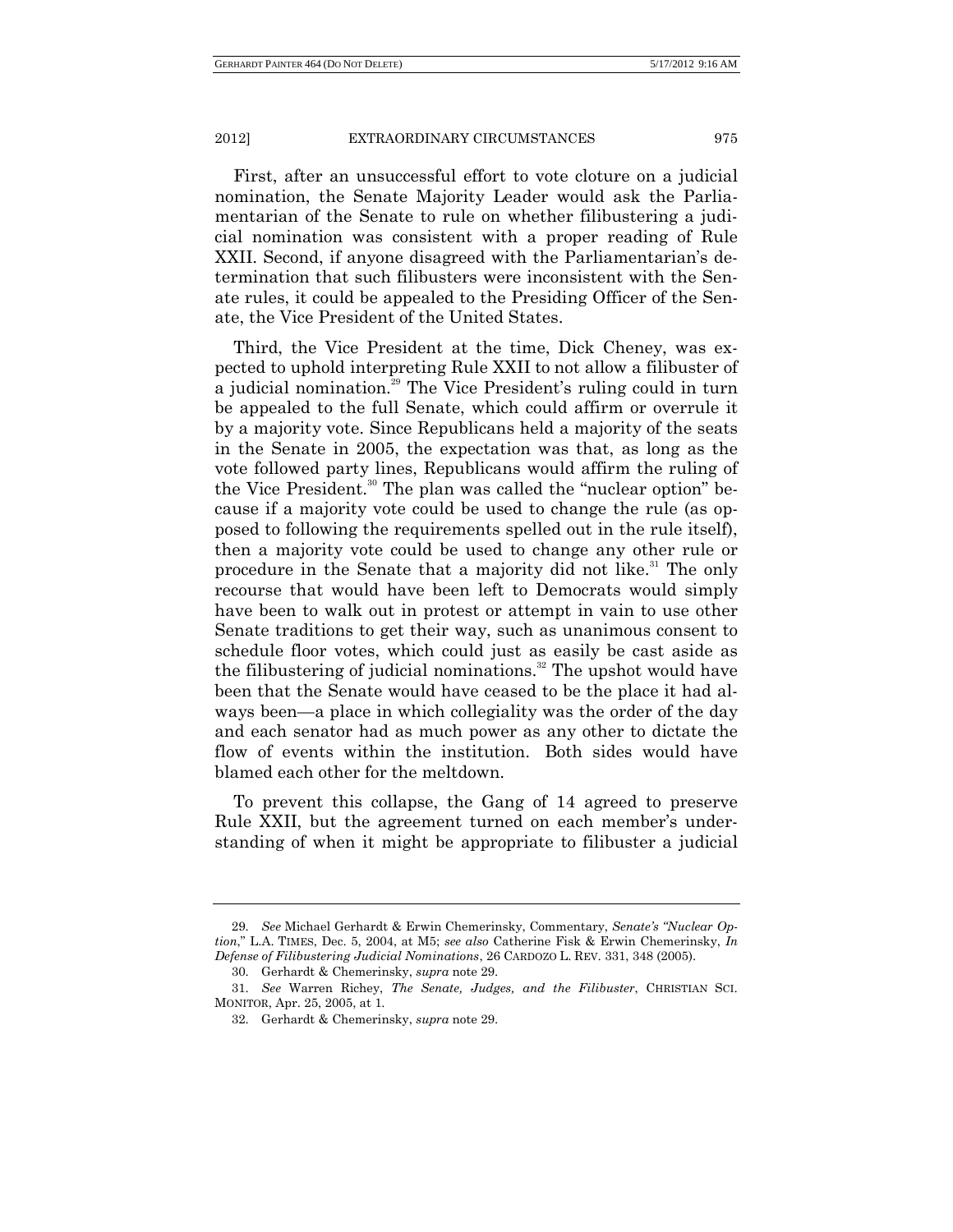nomination in the future.<sup>33</sup> Initially, the members all seemed to agree that ideological differences would not constitute "extraordinary circumstances," though, in the confirmation proceedings for both Chief Justice Roberts and Justice Alito, signs of disagreement among the members on the meaning of the standard became apparent.<sup>34</sup>

Since President Obama took office, there have been four cloture votes on filibusters of judicial nominations. Two cloture petitions were withdrawn after agreement was reached on the nominations, <sup>35</sup> while three other cloture votes succeeded. <sup>36</sup> The single, unsuccessful cloture vote pertained to President Obama's nomination of Goodwin Liu to the U.S. Court of Appeals for the Ninth Circuit. <sup>37</sup> Each member of the Gang of 14 that voted against the cloture motion explained his or her reasoning in a formal statement. For instance, Senator Graham explained that Liu's "outrageous attack on Justice Alito" in his testimony on Alito's nomination "convinced me that Goodwin Liu is an ideologue. His statement showed he has nothing but disdain for those who disagree with him." <sup>38</sup> Senator Graham added that "Liu should run for elected office, not serve as a judge. Ideologues have their place, just not on the bench."<sup>39</sup> Senator Susan M. Collins (R-ME) explained that, "[t]here is much to respect, admire, and like about Goodwin Liu, but his activist judicial philosophy precludes me

<sup>33.</sup> Carolyn Lochhead, *Senate to Vote on Judge Owen*, S.F. CHRON., May 25, 2005, at A14.

<sup>34.</sup> *See* Mary Curtis & Richard Simon, *Bush's Supreme Court Nominee*, L.A. TIMES, Nov. 1, 2005, at A14 (discussing Alito nomination); Gwyneth K. Shaw, *Filibuster on Roberts Looks Unlikely*, BALT. SUN, July 22, 2005, at A1 (discussing Roberts nomination).

<sup>35.</sup> Cloture petitions were withdrawn regarding the nominations of Thomas Vanaskie and Denny Chin. RICHARD S. BETH & BETSY PALMER, CONG. RESEARCH SERV., RL32878, CLOTURE ATTEMPTS ON NOMINATIONS 10 (2012).

<sup>36.</sup> The Senate voted for cloture on the nominations of David Hamilton to the Seventh Circuit, Barbara Keenan to the Fourth Circuit, and John McConnell to the U.S. District Court in Rhode Island. *Id*. at 9–11. Subsequently, the Senate confirmed each of these judges by wide margins. *Id*.

<sup>37.</sup> James Olphant, *Court Nominee Withdraws*, L.A. TIMES, May 26, 2011, at A12.

<sup>38.</sup> Meredith Shiner, *Senate GOP Filibusters Goodwin Liu*, POLITICO (May 20, 2011, 9:19 AM), http://www.politico.com/news/stories/0511/55320.html.

<sup>39.</sup> Press Release, Senator Lindsey Graham, Graham Opposes Cloture on Nomination of Goodwin Liu (May 19, 2011), *available at* http://lgraham.senate.gov/public/index.cfm?Fu seAction=PressRoom.PressReleases&ContentRecord\_id=089a1186[-802a-23ad-4a43-b18fb45](http://lgraham.senate.gov/public/index.cfm?FuseAction=PressRoom.PressReleases&ContentRecord_id=089a1186-802a-23ad-4a43-b18fb45c0956&Region_id&Issue_id%20)  [c0956.](http://lgraham.senate.gov/public/index.cfm?FuseAction=PressRoom.PressReleases&ContentRecord_id=089a1186-802a-23ad-4a43-b18fb45c0956&Region_id&Issue_id%20)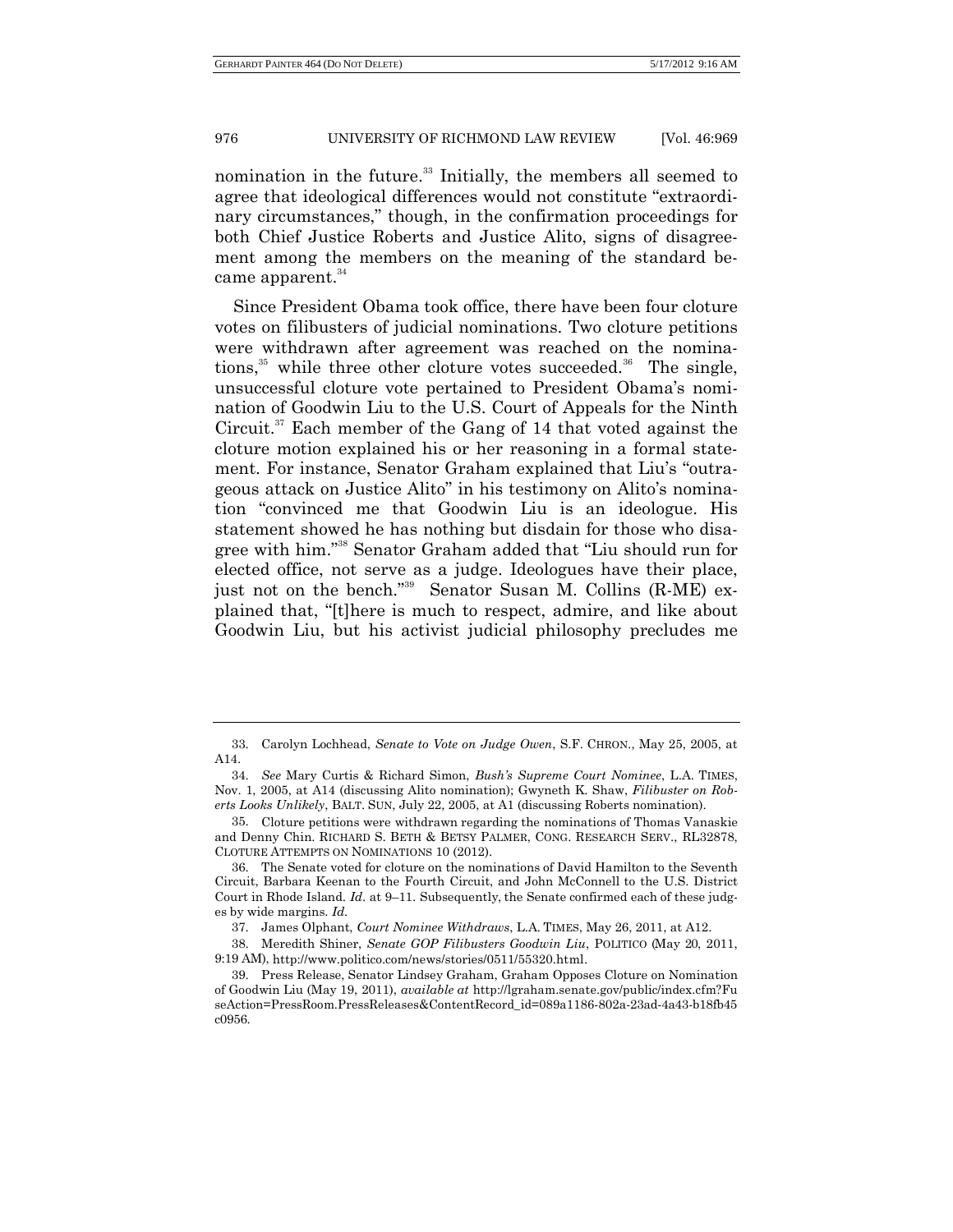from supporting him for a lifetime appointment on the Ninth Circuit Court of Appeals." <sup>40</sup> Similarly, Senator Snowe said that

While the nominee is obviously exceptionally talented with a keen legal mind, after an exhaustive examination, regrettably I find that the nominee's record reveals a depth and breadth of writings and statements—including testimony before the Judiciary Committee nomination hearing for Justice Samuel Alito—that, for me, raise serious and insurmountable concerns about the nominee's ability to transition to a judicial appointment that requires objectivity.<sup>41</sup>

Liu has since been unanimously confirmed to the California Supreme Court.<sup>42</sup>

In the aftermath of the vote to deny cloture on the filibuster of the Liu nomination, the costs of the absence of any bipartisan agreement on the standard of "exceptional circumstances" have been obvious to everyone.

First, President Obama has been left with no way of predicting what types of issues will be treated as "extraordinary circumstances" justifying judicial filibusters in the future. Though the President has tried to find consensus nominations, there are no impartial benchmarks for him to follow in avoiding "extraordinary circumstances," and the temptation to obstruct may be too strong for many senators to resist, particularly as the year of the next presidential election nears.

Second, well-qualified, well-meaning judicial nominees are subject to distortions of their records and their characters. President Obama has taken care to nominate to judgeships people whose qualifications and views of the law are well within the mainstream of American jurisprudence. The American Bar Association, among other organizations, has given the highest possible ratings for almost all of the nominations that have been obstructed, including that of Goodwin Liu.<sup>43</sup> None of the President's judi-

<sup>40.</sup> Press Release, Senator Susan Collins, Senator Collins' Statement on Goodwin Liu Nomination (May 19, 2011), *available at* http://collins.senate.gov/public/continue.cfm?Fuse Action=PressRoom.PressReleases&ContentRecord\_id=09efbb1c-fa8a-2a7c-dc44-2a982aebb aff&Region\_id=&Issue\_id=&CFID=35211670487&CFTOKEN=84501033.

<sup>41.</sup> Press Release, Senator Olympia Snowe, Snowe Statement on Appellate Court Nominee (May 19, 2011), *available at* http://snowe.senate.gov/public/index.cfm/pressre leases?ContentRecord\_id=d8240ce6-5ae4-41c7-bb3c[-814cef985c05&ContentType\\_id=ae7a](http://snowe.senate.gov/public/index.cfm/pressreleases?ContentRecord_id=d8240ce6-5ae4-41c7-bb3c-814cef985c05&ContentType_id=ae7a6475-a01f-4da5-aa94-0a98973de620&Group_id=2643ccf9-0d03-4d09-9082-3807031cb84a)  [6475-a01f-4da5-aa94-0a98973de620&Group\\_id=2643ccf9-0d03-4d09-9082-3807031cb84a.](http://snowe.senate.gov/public/index.cfm/pressreleases?ContentRecord_id=d8240ce6-5ae4-41c7-bb3c-814cef985c05&ContentType_id=ae7a6475-a01f-4da5-aa94-0a98973de620&Group_id=2643ccf9-0d03-4d09-9082-3807031cb84a)

<sup>42.</sup> Meura Dolan, *Accolades as Justice Confirmed; Newest Member of State Supreme Court Had Contentious Federal Nomination*, L.A. TIMES, Sept. 1, 2011, at AA1.

<sup>43.</sup> *See* AM. BAR ASS'N, RATINGS OF ARTICLE III JUDICIAL NOMINEES (Mar. 1, 2012),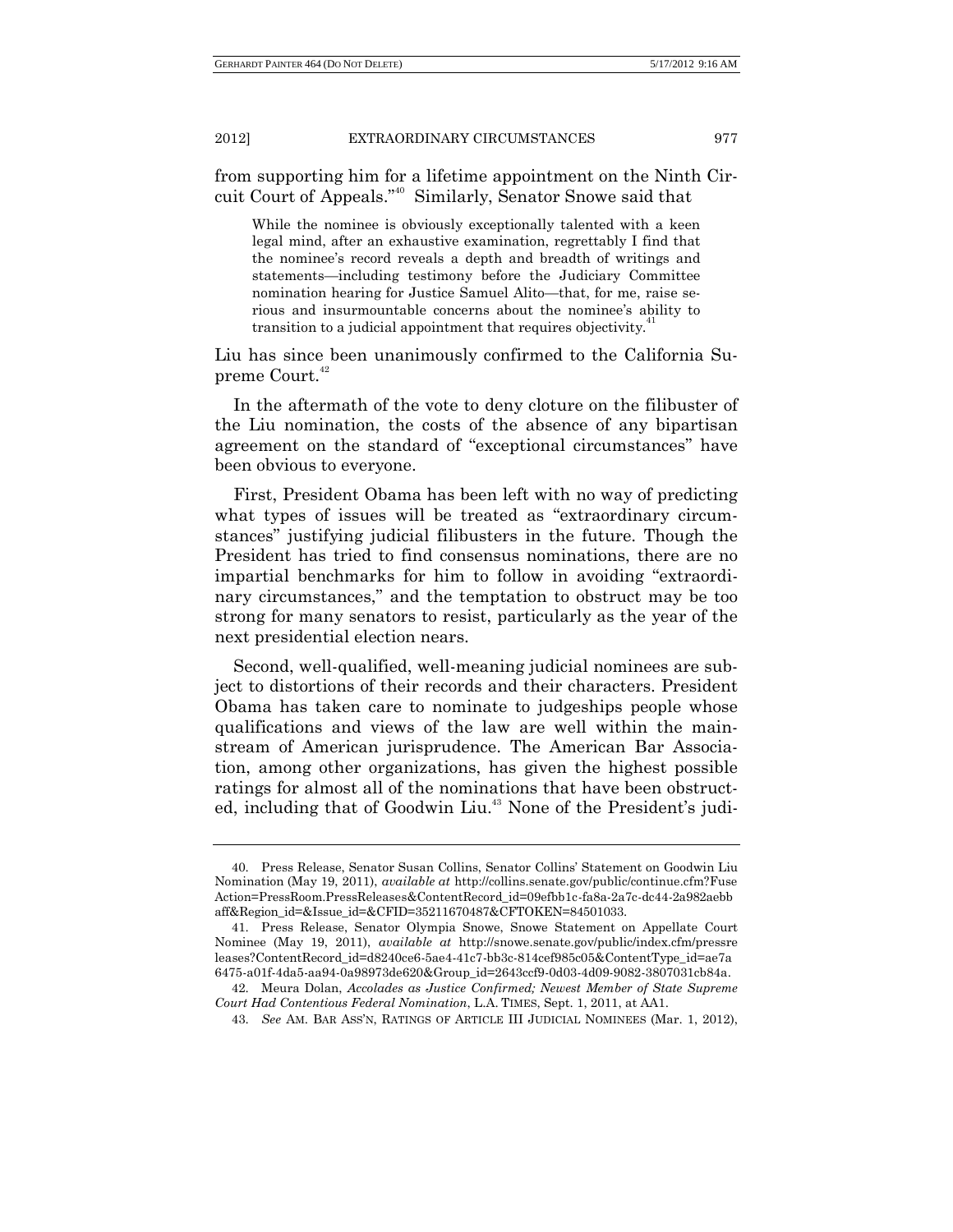cial nominees have threatened the basic doctrine of American law or shown resistance to following Supreme Court precedent, much less any serious ethical breaches. President Obama's nominees have been widely admired by people from both parties, and all of them have come from the mainstream of practice, judicial service, or teaching. There is nothing "extraordinary" about the President's judicial nominees except for their qualifications.

Third, senators are at a loss to find critical common ground in the confirmation process. If a nominee's philosophy is not extreme and poses no threat to basic doctrine or the proper functioning of American courts, and if a nominee has committed no serious ethical breaches, no other appropriate basis for objection to a nomination exists.

Last but not least, the absence of an appropriate framework or standard for evaluating nominees hurts the federal judiciary. The understaffing of federal courts has created many judicial emergencies—over thirty of which persist, and the losers, in every instance, are the parties who expect their day in court but instead feel the sting of the denial of justice.

#### II. A PROPOSAL FOR REFORM

Leading Members of the Senate, particularly Republican members, have long called for reform of the confirmation process of judicial nominees and an end to the filibuster. For example, in 2003 Senator John Cornyn (R-TX) published an article in the *Harvard Journal of Law and Public Policy* that clearly stated the case against filibusters. He discussed the history of filibusters, the weak justifications senators give for filibusters, and the need for reform. He concluded:

Instead of fixing the problem [with the judicial confirmation process], we nurse old grudges, debate mind-numbing statistics, and argue about who hurt whom first, the most, and when.

It is time to end the blame game, fix the problem, and move on. Wasteful and unnecessary delay in the process of selecting judges hurts our justice system and harms all Americans. It is intolerable

*available at* http://www.americanbar.org/content/dam/aba/uncategorized/2011/ratings112. authcheckdam.pdf.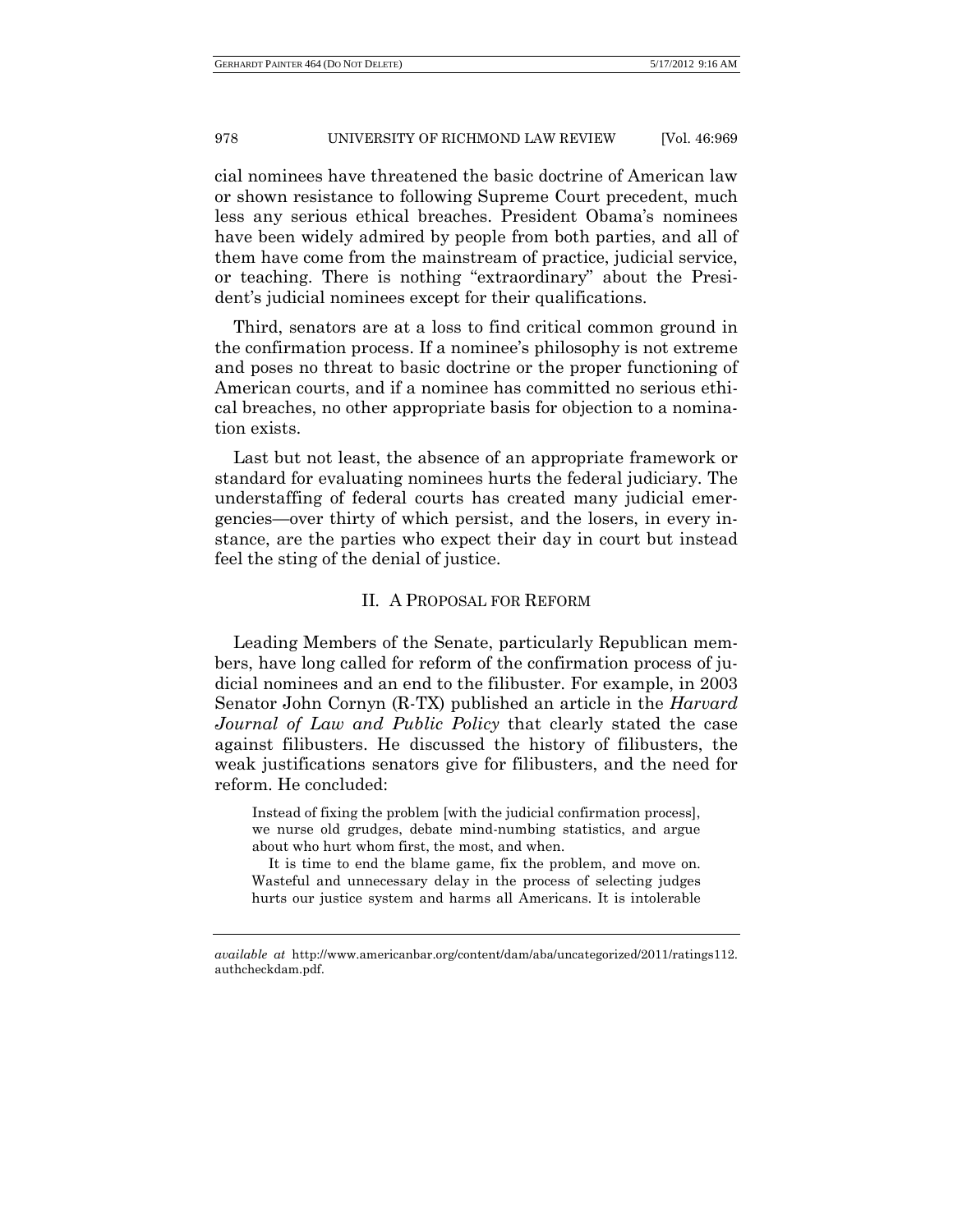no matter who occupies the White House and no matter which party is the majority party in the Senate. Unnecessary delay has for too long plagued the Senate's judicial confirmation process. And filibusters are by far the most virulent form of delay imaginable.<sup>4</sup>

Unfortunately, Senator Cornyn changed course and in 2011 voted to support a filibuster of Goodwin Liu's nomination to the Ninth Circuit. <sup>45</sup> Most of the objections made on the floor to Liu's nomination seem to be the kind of "old grudges" to which we thought Senator Cornyn had objected in his 2003 law review arti $c$ le.<sup>46</sup>

We suggest a proposal that will realize Senator Cornyn's stated objective of putting an end to the filibuster in all but the most exceptional circumstances.

First, Senate confirmation hearings should never be delayed provided that the nominee has complied with reasonable requests for information from the Judiciary Committee. Committee rules or norms—should provide that a hearing must be scheduled for a date within ninety days of when the President sends a nomination to the Senate.

Second, the Senate should continue to adhere to its agreement earlier this year to bar the use of anonymous holds—and to forego similar mechanisms—to delay any nomination.<sup>47</sup> Until recently, "secret" holds—where senators did not reveal reasons for holding up nominations or sometimes their own identities—were particularly noxious, but regardless, no senator should be permitted to delay either a floor or Committee vote on a judicial nomination.<sup>48</sup> In keeping with the Senate's overwhelming agreement to bar anonymous holds of judicial nominations, senators should agree to accommodate brief delays of up to thirty days for a floor or Committee vote if a senator, with the support of one other senator, states a good reason for the delay and why his or her concerns

<sup>44.</sup> John Cornyn, *Our Broken Judicial Confirmation Process and the Need for Filibuster Reform*, 27 HARV. J.L. & PUB. POL'Y 181, 227 (2003).

<sup>45.</sup> James Oliphant, *GOP Blocks Judicial Appointments*, L.A. TIMES, May 20, 2011, at AA1.

<sup>46.</sup> *See* Cornyn, *supra* note 44, at 227.

<sup>47.</sup> *See* Kane, *supra* note 13 (discussing Senate leaders' agreement to repeal the stalling tactics of secret holds).

<sup>48.</sup> *See* Alexandra Arney, *The Secret Holds Elimination Act*, 48 HARV. J. ON LEGIS. 271, 271 (2011) (noting that some senators place their holds in secret, disclosing their identity and reason for their hold only to Senate leadership).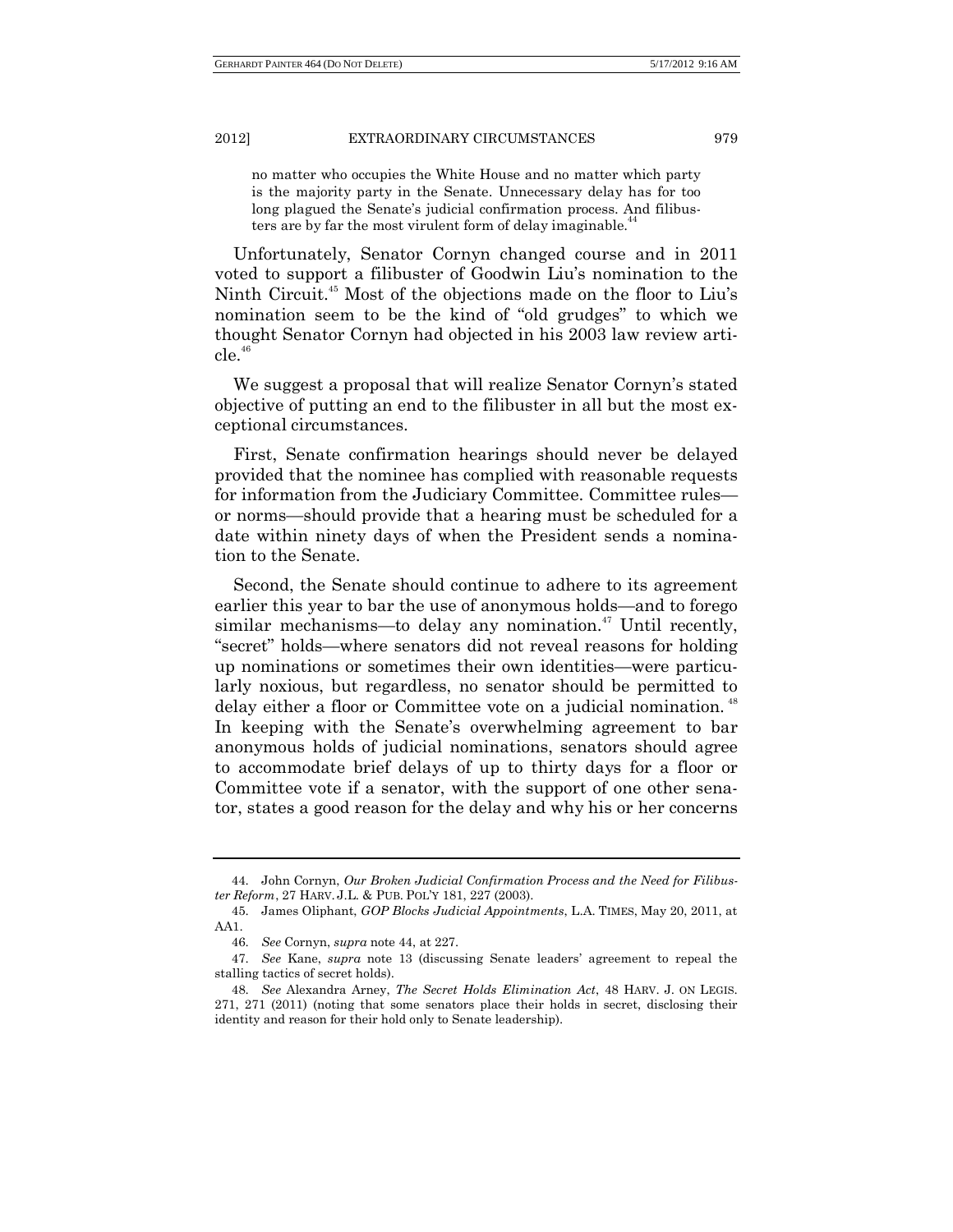could not have been addressed earlier. Otherwise the scheduled vote should proceed as planned. We consider the most appropriate reason for delay to be a specified need for more information critical to the Committee's evaluation of a nominee's integrity and qualifications. Fishing expeditions and delay for delay's sake are never legitimate.

Third, once a judicial nominee has been reported out of the Committee and the nomination has been sent to the Senate floor, the presumption in the Senate should be that a majority of "yes" votes are needed to confirm the nominee. We expect such an up or down vote would be the end of the process for almost all nominees.

Occasionally, some senators will believe that there are "extraordinary circumstances" that justify blocking a judicial nominee. One approach—and we believe a legitimate one—would be for those senators to agree to a procedure in which they could simply vote "no" and still allow the nominee to be confirmed if the majority of the Senate is likely to vote "yes." Another legitimate approach would be for the objecting senators to be permitted to introduce a resolution stating with specificity their objections to the nomination, and if the resolution received a certain number of affirmative votes (at least forty-five) from other senators, it would delay a confirmation vote on the nominee for a period of time, perhaps until the next Congress is seated. After this time, there would be an up or down vote and no further delay if the President has resubmitted the same nomination. This delay would ensue even if a majority of senators voted against the delaying resolution, but there would be an end in sight as a similar resolution could not be introduced to further delay the same nominee in the next Congress. This procedure furthermore would force the objecting minority of senators to clearly state their objections to the nomination and convince at least a substantial minority of their colleagues to vote in support of the same objections. Senators opposing the nomination for other reasons, but unwilling to vote in favor of the stated objections, would not be counted toward the number of votes required for delay unless these senators were to introduce their own resolution and convince the requisite number of senators to vote in favor of it. We believe the best mechanism for implementing our suggested standard is through an agreement between the majority and minority leaders of the Senate.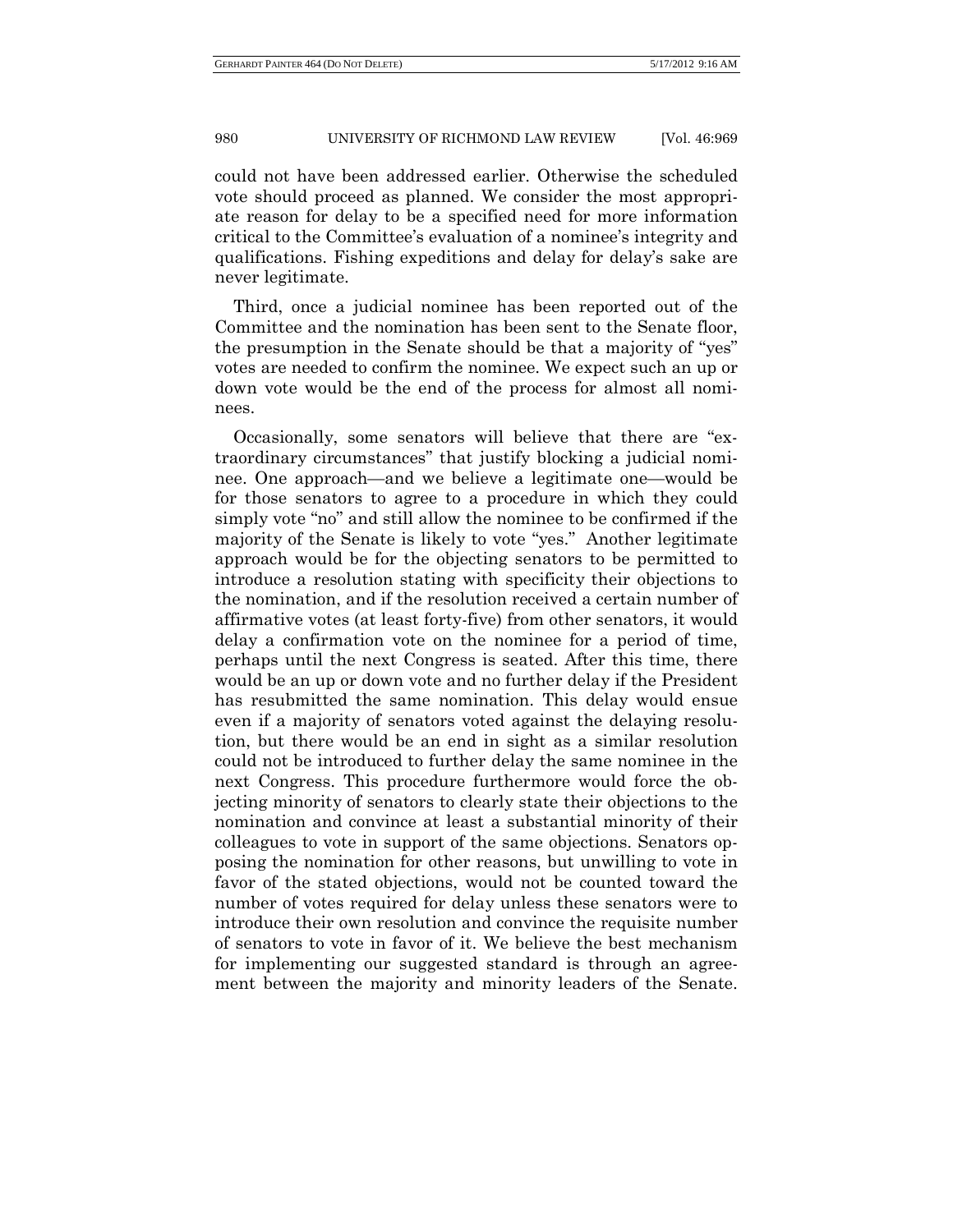This is the same mechanism that was recently used in fixing the problem with anonymous holds over judicial nominations.<sup>49</sup>

#### III. THE ADVANTAGES OF COMPROMISE

The future of obstruction of judicial nominations in the Senate does not turn on the constitutionality of the obstructive tactics employed.<sup>50</sup> A debate over their constitutionality misses the point, perhaps deliberately so. The future of delay turns instead on a simple policy question—whether a delay or reaching a final vote on a judicial nomination, whatever it may be, is in the best interests of the country, the President, the Senate, and the federal judiciary. When framed in this manner, we think the answer is obvious.

More specifically, we believe that our proposal has several advantages compared with the present situation. First, we contemplate that more than forty senators be required to delay a nominee. We have to choose a somewhat arbitrary number, but any number that departs from a majority vote is an arbitrary number, particularly when the Constitution specifically contemplated supermajority votes in the Senate in some situations but not in this situation (e.g., conviction after impeachment and ratification of a treaty require a two-thirds vote).<sup>51</sup> The more a number falls below fifty percent, the more arbitrary the number is for defining the size of a minority that will be empowered to block the will of the majority (and the will of the President). Forty-five senators, at least, should be required, and perhaps more. Second, when the minority frustrates the will of the majority, each member of the minority should be required to state openly his or her reasons for doing so. Ideally, the minority should be able to state its reasons clearly in the form of a resolution on which the full body would vote. This would ensure that everyone's position on the need for obstruction is on the record. Third, our proposal only envisions delay, not permanent blockage of a nominee, as is now the case

<sup>49.</sup> *See* Josiah Ryan, *Senate Ends Practice of Secret Holds*, THE HILL (Jan. 27, 2011, 6:00 PM), http://thehill.com/blogs/floor-action/senate/140811-senate-ends-practice-of-secret -holds.

<sup>50.</sup> For a recent review of the constitutional arguments pertaining to the recent delays of judicial nominations, see Josh Chafetz & Michael J. Gerhardt, Debate, *Is the Filibuster Constitutional?*, 158 U. PA. L. REV. PENNUMBRA 245 (2010), http://www.pennumbra.com /debates/pdfs/Filibuster.pdf.

<sup>51.</sup> U.S. CONST. art. I, § 3, cl. 6; *id*. art. II, § 2, cl. 2.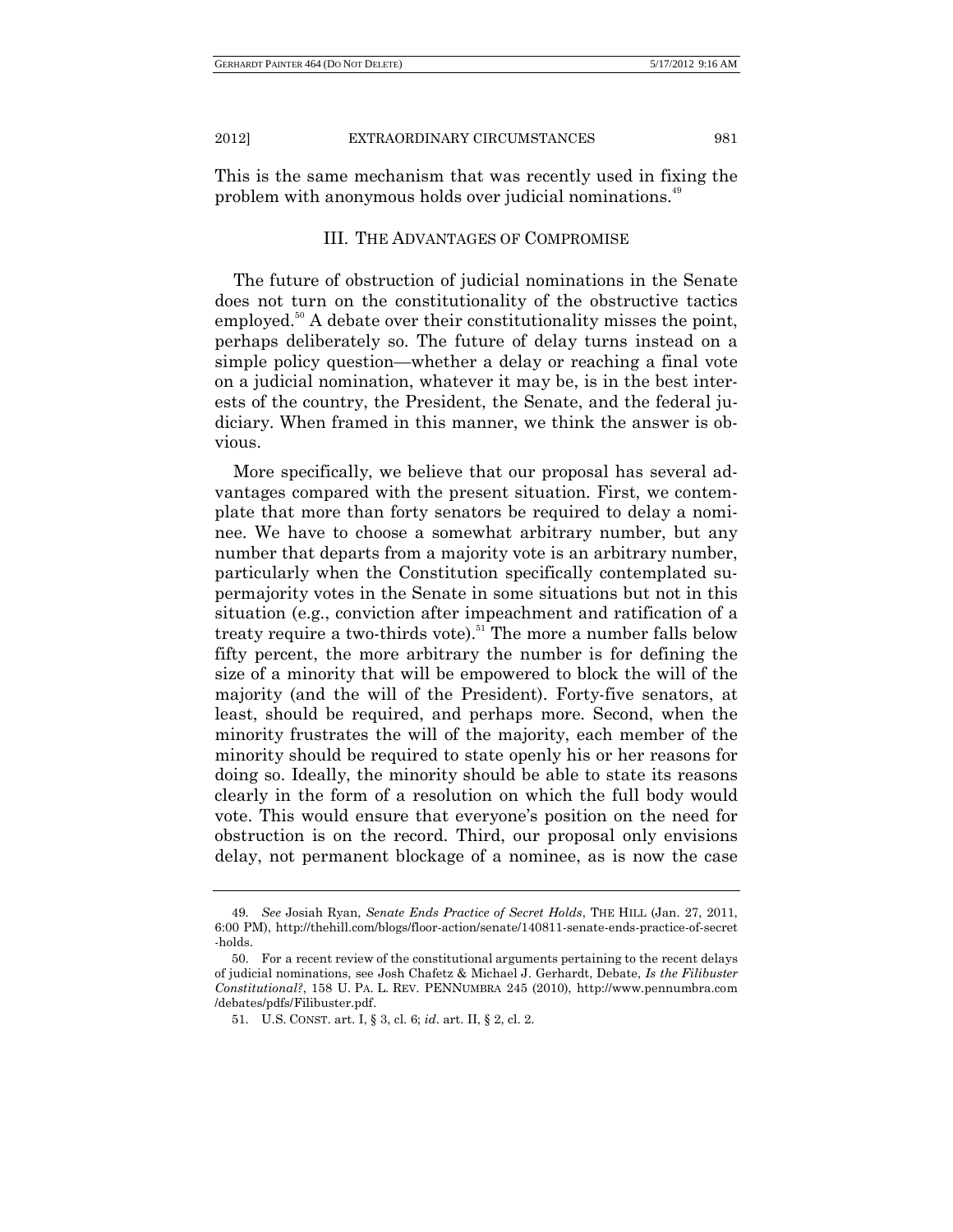with the filibuster. As England recognized when it reformed the House of Lords in the Parliament Act of 1911, delay by a minority is perhaps an appropriate tool to slow the momentum of a majority; but delay of a vote should not be permanent in a government that is supposed to reflect the will of the people.<sup>52</sup>

We believe this proposal is more than enough to prevent "extreme" nominees from being confirmed to the federal judiciary. The most effective way of avoiding extreme appointments to the federal bench is not the filibuster, but the political process itself. Nobody has control over the conduct of judges after they are confirmed to lifetime positions, and yet the President will be held accountable if someone he puts on the bench makes judicial decisions that are outside the mainstream. The President will pay a political penalty for nominating left-wing or right-wing ideologues to the courts, not only at the polls, but in the much greater scrutiny that the Senate and the public are likely to give to his other nominees. Senators who vote to confirm extreme nominees and who defend such nominees in the Committee and on the floor also will pay a political price if these nominees' views depart from prevailing public opinion. In sum, the checks and balances of the political process are sufficient to keep extremists off the courts without any minority blockage power in the senate and certainly without a filibuster supported by as few as forty-one senators.

We believe that a final benefit of this proposal is that it will improve the Senate institutionally. We think that this proposal, or one like it, is in the best traditions of the Senate. Just like the original agreement of the Gang of 14 and the recent agreement to bar anonymous holds of judicial nominations, our proposal provides a bipartisan solution to a problem that has hurt leaders from both parties and the judicial nominees whom they have supported.

We fully appreciate the tradition among senators to respect each other's autonomy, and our proposal does not seek to dimin-

<sup>52.</sup> The Parliament Act of 1911, which was subsequently amended by the Parliament Act of 1949, allowed the House of Lords to delay, but no longer permanently block, bills from the House of Commons. The Act imposed a maximum delay by the House of Lords of one month on revenue bills and a maximum delay of one year on other bills. The United Kingdom continues to consider proposals for further reform of the House of Lords to bring it closer into alignment with the principle of majority rule. Parliament Act, 1911, 1 & 2 Geo. 5, c. 13, §§ 1 & 2 (Eng.) (amended by Parliament Act, 1949, 12, 13 & 14 Geo. 6 c. 103).